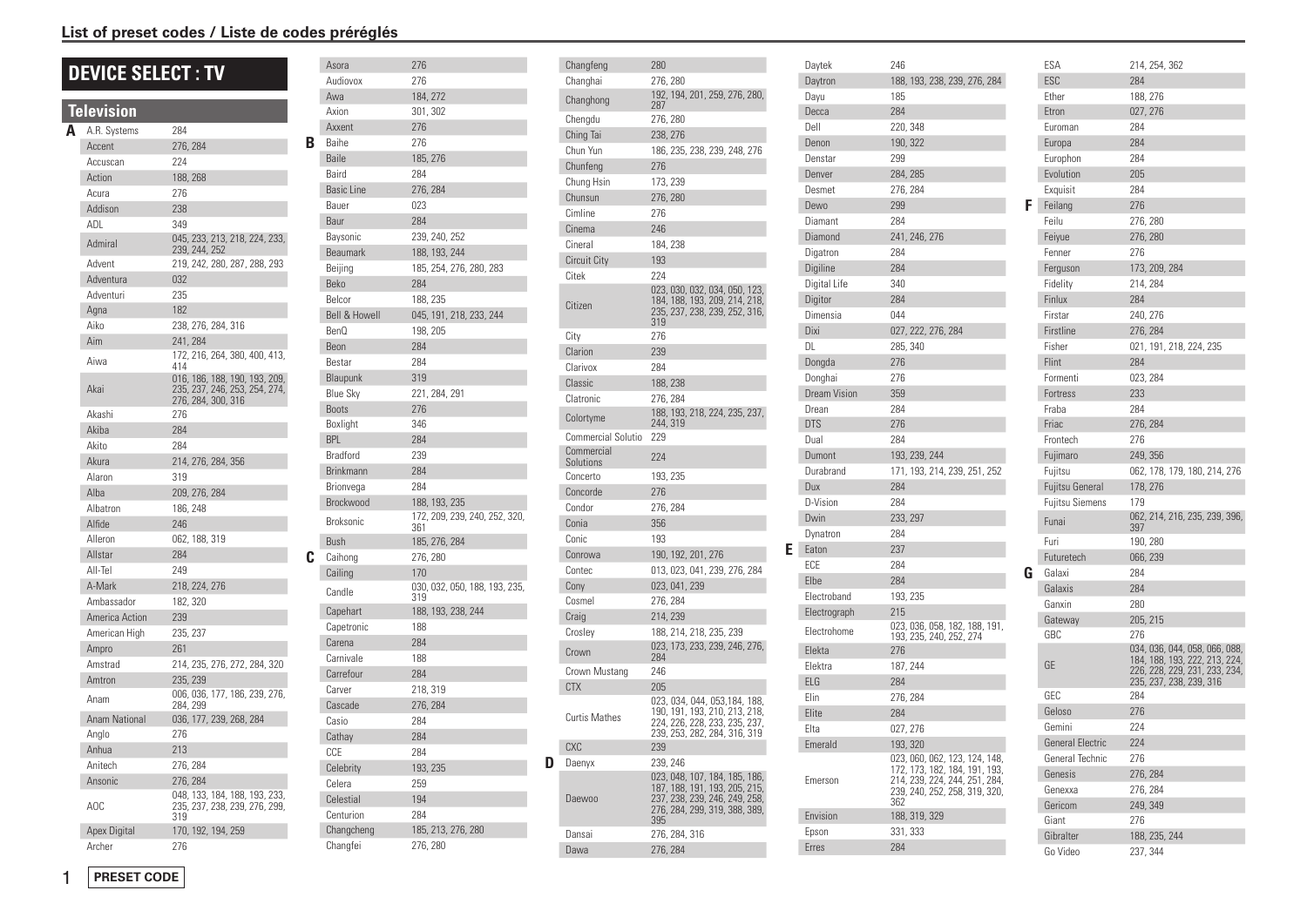|    | Go Vision       | 301                                                            |
|----|-----------------|----------------------------------------------------------------|
|    | Goldstar        | 023, 048, 133, 188, 191, 193,<br>213, 222, 224, 240, 275, 276, |
|    |                 | 284, 290                                                       |
|    | Goodmans        | 185, 235, 272, 276, 284, 285,                                  |
|    |                 | 316                                                            |
|    | Gradiente       | 173, 284, 319                                                  |
|    | Granada         | 283, 284                                                       |
|    | Grandin         | 249, 276, 284                                                  |
|    | Grundig         | 178, 209, 241, 246, 285                                        |
|    | Grundy          | 062, 139                                                       |
| н. | Haaz            | 241                                                            |
|    | Haier           | 171, 267, 287, 285                                             |
|    | Haihong         | 276                                                            |
|    | Haiyan          | 280                                                            |
|    | Hallmark        | 193, 239, 240                                                  |
|    | Hankook         | 188, 193, 239, 299                                             |
|    | Hanseatic       | 185, 276, 284                                                  |
|    | Hantarex        | 249, 276, 284                                                  |
|    | Hantor          | 284                                                            |
|    | Harley Davidson |                                                                |
|    |                 | 188, 193, 216, 235, 237, 239                                   |
|    | Harman/Kardon   | 218                                                            |
|    | Harsper         | 249                                                            |
|    | Harvard         | 239                                                            |
|    | Harwood         | 276, 284                                                       |
|    | Hauppauge       | 284                                                            |
|    | Havermy         | 233                                                            |
|    | <b>HCM</b>      | 276, 284                                                       |
|    | Heathkit        | 244                                                            |
|    | <b>Helios</b>   | 249                                                            |
|    | Hello Kitty     | 184                                                            |
|    | Hema            | 276                                                            |
|    | Highline        | 184                                                            |
|    | Himitsu         | 239, 299                                                       |
|    | Hinari          | 276, 284                                                       |
|    | Hisense         | 170, 190, 192, 201, 276, 291                                   |
|    |                 | 023, 041, 070, 124, 182, 188,                                  |
|    |                 | 190, 192, 193, 199, 201, 202,<br>208, 213, 216, 218, 224, 235, |
|    | Hitachi         | 238, 244, 274, 284, 316, 376,                                  |
|    |                 | 384, 385, 386, 394, 408, 409,                                  |
|    |                 | 410, 412                                                       |
|    | Hitachi Fujian  | 182                                                            |
|    | Hitachi Pay TV  | 151                                                            |
|    | Hitsu           | 276                                                            |
|    | Hoeher          | 249                                                            |
|    | Hongmei         | 233, 276, 280                                                  |
|    | Hongyan         | 280                                                            |
|    | Hornyphon       | 284                                                            |
|    | Hua Tun         | 276                                                            |
|    | Huafa           | 190, 276                                                       |
|    | Huanghaimei     | 276                                                            |
|    | Huanghe         | 276, 280                                                       |
|    | Huanglong       | 276                                                            |
|    | Huangshan       | 276, 280                                                       |
|    | Huanyu          | 280                                                            |
|    |                 |                                                                |

|   | Huari            | 190                                                                        |
|---|------------------|----------------------------------------------------------------------------|
|   | Hugoson          | 309, 349                                                                   |
|   | Huodateji        | 213                                                                        |
|   | Hyper            | 276                                                                        |
|   | Hypson           | 284                                                                        |
|   | Hyundai          | 195, 249                                                                   |
| ı | Iberia           | 284                                                                        |
|   | ICE              | 284                                                                        |
|   | liyama           | 309, 349                                                                   |
|   | Ima              | 193, 239, 240                                                              |
|   | Imperial         | 284                                                                        |
|   | Imperial Crown   | 185, 276                                                                   |
|   | Indiana          | 284                                                                        |
|   | Infinity         | 017, 218, 222                                                              |
|   | Ingersol         | 276                                                                        |
|   | Inno Hit         | 276                                                                        |
|   | Innova           | 284                                                                        |
|   | Innowert         | 249                                                                        |
|   | Insignia         | 214                                                                        |
|   | Integ            | 190, 244                                                                   |
|   | Interbuy         | 276, 284                                                                   |
|   | Interfunk        | 184                                                                        |
|   | Internal         | 184                                                                        |
|   | Intervision      | 276, 284                                                                   |
|   | Irradio          | 276, 284                                                                   |
|   | <b>IRT</b>       | 184, 187, 299                                                              |
|   | Isukai           | 184                                                                        |
|   | <b>ITS</b>       | 184                                                                        |
|   | <b>ITT Nokia</b> | 239                                                                        |
|   | <b>ITV</b>       | 284                                                                        |
| J | Janeil           | 032                                                                        |
|   | JBL              | 018, 218, 222                                                              |
|   | JC Penny         | 034, 041, 044, 048, 050, 058,<br>066, 088, 094, 192, 193, 237,<br>275      |
|   | JCB              | 193, 235                                                                   |
|   | Jean             | 192, 213, 238, 240, 276                                                    |
|   | JEC              | 316                                                                        |
|   | Jensen           | 242, 280, 288, 293                                                         |
|   | Jiahua           | 213                                                                        |
|   | JiaLiCai         | 276                                                                        |
|   | JIL              | 188                                                                        |
|   | Jinfeng          | 213, 283                                                                   |
|   | Jinque           | 276, 280                                                                   |
|   | Jinta            | 276                                                                        |
|   | Jinxing          | 190, 192, 218, 276, 280, 284                                               |
|   | Juhua            | 280                                                                        |
|   | Jutan            | 188                                                                        |
|   | <b>JVC</b>       | 023, 041, 072, 073, 173, 174,<br>175, 176, 178, 188, 218, 233,<br>252, 268 |
| K | Kaige            | 276, 280                                                                   |
|   | Kaisui           | 276, 284                                                                   |
|   | Kamp             | 239, 244                                                                   |
|   | Kangli           | 185, 276, 280                                                              |

|   | Kangyi                    | 276                                  |
|---|---------------------------|--------------------------------------|
|   | Kawasho                   | 018, 188, 193                        |
|   | KDS                       | 356                                  |
|   | <b>KEC</b>                | 237, 239                             |
|   | Ken Brown                 | 240, 252                             |
|   | Kendo                     | 284                                  |
|   | Kenia                     | 188                                  |
|   | Kenwood                   | 188, 193, 239, 240, 319              |
|   | Khind                     | 241                                  |
|   | Kioto                     | 218, 241, 284                        |
|   | KLH                       | 192                                  |
|   | KLL                       | 284                                  |
|   | Kloss                     | 005, 032, 188                        |
|   | Kloss Novabeam            | 005, 032, 101                        |
|   | Kneissel                  | 284                                  |
|   | Kolin                     | 173, 182, 239, 355                   |
|   | Kolster                   | 284                                  |
|   | Kongque                   | 276, 280                             |
|   | Konichi                   | 276                                  |
|   | Konig                     | 284                                  |
|   |                           | 239, 263, 265, 266, 280, 284,        |
|   | Konka                     | 285, 286, 297, 299                   |
|   | Korpel                    | 284                                  |
|   | Kosmos                    | 284                                  |
|   | Kost                      | 278                                  |
|   | Koyoda                    | 276                                  |
|   | <b>KTV</b>                | 074, 123, 188, 239, 252              |
|   | Kuaile                    | 276                                  |
|   | Kulun                     | 276                                  |
|   | Kunlun                    | 185, 213, 280, 283                   |
| L | <b>L&amp;S Electronic</b> | 249                                  |
|   | Lark                      | 191                                  |
|   | Leader                    | 276                                  |
|   | Lecson                    | 284                                  |
|   | Legend                    | 276                                  |
|   | Lenco                     | 284, 285                             |
|   | Lenoir                    | 276                                  |
|   | Leyco                     | 284                                  |
|   |                           | 188, 193, 186, 196, 218, 237,        |
|   | LG                        | 276, 284, 290, 348, 351, 360,        |
|   |                           | 387, 394                             |
|   | Liesenk & Tter            | 284                                  |
|   | Liesenkotter              | 284                                  |
|   | Lifetec                   | 178, 276, 284                        |
|   | Lihua                     | 280                                  |
|   | Lloyd's                   | 188, 216, 239, 240, 276              |
|   | Local Chennai TV          | 276                                  |
|   | Local India TV            | 276                                  |
|   | Loewe                     | 222, 284                             |
|   | Logik                     | 045, 237, 239, 240, 349, 272,<br>276 |
|   |                           |                                      |
|   |                           |                                      |
|   | Longjiang                 | 280                                  |
|   | Luma                      | 276                                  |
|   | Lumatron<br>Lux May       | 284<br>276, 284                      |

| Luxman                | 193                                                                                                                                                                                |   |
|-----------------------|------------------------------------------------------------------------------------------------------------------------------------------------------------------------------------|---|
| LXI                   | 017, 034, 044, 075, 103, 188,<br>191, 192, 193, 210, 213, 214,<br>218, 222, 224, 233, 235, 237,<br>244, 284, 316                                                                   |   |
| <b>M</b> M&S          | 218                                                                                                                                                                                |   |
| M Electronic          | 185, 276, 284                                                                                                                                                                      |   |
| Madison               | 284                                                                                                                                                                                |   |
| MAG                   | 356                                                                                                                                                                                |   |
| Magnadyne             | 218                                                                                                                                                                                | N |
| Magnasonic            | 235, 188, 218, 238, 233, 192                                                                                                                                                       |   |
| Magnavox              | 005, 017, 030, 050, 079, 085,<br>089, 101, 108, 110, 177, 188,<br>191, 193, 213, 214, 215, 216,<br>218, 221, 222, 224, 237, 238,<br>235, 239, 241, 272, 284, 316,<br>319, 328, 362 |   |
| Magnum                | 284                                                                                                                                                                                |   |
| Majestic              | 244                                                                                                                                                                                |   |
| Manesth               | 316, 284                                                                                                                                                                           |   |
| Manhattan             | 284                                                                                                                                                                                |   |
| Marantz               | 017, 193, 188, 284, 218, 324,<br>289, 290, 222                                                                                                                                     |   |
| Mark                  | 276, 284                                                                                                                                                                           |   |
| Mastro                | 173, 241                                                                                                                                                                           |   |
| Masuda                | 276, 284                                                                                                                                                                           |   |
| Matsui                | 022, 276, 272, 316, 284, 320                                                                                                                                                       |   |
| Matsushita            | 213, 177, 268                                                                                                                                                                      |   |
| Matsuviama            | 285                                                                                                                                                                                |   |
| Maxent                | 205, 215                                                                                                                                                                           |   |
| <b>MCE</b>            | 276                                                                                                                                                                                |   |
| Mediator              | 284                                                                                                                                                                                |   |
| Medion                | 284                                                                                                                                                                                |   |
| Megapower             | 186                                                                                                                                                                                |   |
| Megatron              | 276, 224, 190, 274, 193                                                                                                                                                            |   |
| Meile                 | 180                                                                                                                                                                                |   |
| Memorex               | 027, 045, 276, 188, 316, 284,<br>237, 182, 191, 193, 239, 177,<br>252, 172                                                                                                         |   |
| Memphis               | 276                                                                                                                                                                                |   |
| Mercury               | 276, 284, 237                                                                                                                                                                      |   |
| Mermaid               | 284                                                                                                                                                                                |   |
| Metz                  | 160, 161, 162, 284, 285                                                                                                                                                            |   |
| <b>MGA</b>            | 182, 193, 048, 240, 058, 021,<br>018, 188                                                                                                                                          | O |
| <b>MGN</b> Technology | 193                                                                                                                                                                                |   |
| <b>Micro Genius</b>   | 182                                                                                                                                                                                |   |
| Micromaxx             | 284                                                                                                                                                                                |   |
| Midland               | 034, 244, 224, 213                                                                                                                                                                 |   |
| Minato                | 284                                                                                                                                                                                |   |
| Minoka                | 284                                                                                                                                                                                |   |
| Minutz                | 066                                                                                                                                                                                |   |
| Mitsubishi            | 016, 021, 048, 058, 081, 105,<br>177, 182, 188, 191, 193, 233,<br>234, 239, 240, 272, 277, 280,<br>281, 284, 369, 385, 386, 394                                                    |   |
| Monaco                | 276                                                                                                                                                                                |   |
| Monivision            | 186, 248                                                                                                                                                                           |   |
| Montgomery Ward       | 011, 066, 101, 144, 235                                                                                                                                                            |   |

| 036, 182, 213, 218, 233<br>Motorola<br>034, 048, 188, 193, 237, 238,<br><b>MTC</b><br>239, 272<br>Mudan<br>276, 213, 283, 280<br>Multitec<br>284<br>Multitech<br>276, 284, 239<br>Mx Onda<br>356<br>075, 192, 193, 201, 210, 211,<br><b>NAD</b><br>212, 284<br>Naiko<br>284<br>Nakimura<br>284<br>Nanbao<br>276<br>Nansheng<br>280<br><b>NAT</b><br>283<br>National<br>036, 213, 239, 283<br><b>National Quenties</b><br>283<br>319, 036, 048, 173, 185, 188,<br>191, 192, 193, 213, 224, 240,<br>276, 272, 280, 319, 321, 323,<br>NEC<br>324, 342, 359<br>Neckermann<br>284<br>NEI<br>284<br>Neovia<br>249<br>Netsat<br>284<br><b>NetTV</b><br>215<br>Neufunk<br>276, 284<br>New Tech<br>276, 284<br>Newave<br>276, 238, 233, 193<br>Nikkai<br>276, 316, 284<br>Nikko<br>188, 238, 193<br>Nikkodo<br>188, 238, 193 |
|---------------------------------------------------------------------------------------------------------------------------------------------------------------------------------------------------------------------------------------------------------------------------------------------------------------------------------------------------------------------------------------------------------------------------------------------------------------------------------------------------------------------------------------------------------------------------------------------------------------------------------------------------------------------------------------------------------------------------------------------------------------------------------------------------------------------|
|                                                                                                                                                                                                                                                                                                                                                                                                                                                                                                                                                                                                                                                                                                                                                                                                                     |
|                                                                                                                                                                                                                                                                                                                                                                                                                                                                                                                                                                                                                                                                                                                                                                                                                     |
|                                                                                                                                                                                                                                                                                                                                                                                                                                                                                                                                                                                                                                                                                                                                                                                                                     |
|                                                                                                                                                                                                                                                                                                                                                                                                                                                                                                                                                                                                                                                                                                                                                                                                                     |
|                                                                                                                                                                                                                                                                                                                                                                                                                                                                                                                                                                                                                                                                                                                                                                                                                     |
|                                                                                                                                                                                                                                                                                                                                                                                                                                                                                                                                                                                                                                                                                                                                                                                                                     |
|                                                                                                                                                                                                                                                                                                                                                                                                                                                                                                                                                                                                                                                                                                                                                                                                                     |
|                                                                                                                                                                                                                                                                                                                                                                                                                                                                                                                                                                                                                                                                                                                                                                                                                     |
|                                                                                                                                                                                                                                                                                                                                                                                                                                                                                                                                                                                                                                                                                                                                                                                                                     |
|                                                                                                                                                                                                                                                                                                                                                                                                                                                                                                                                                                                                                                                                                                                                                                                                                     |
|                                                                                                                                                                                                                                                                                                                                                                                                                                                                                                                                                                                                                                                                                                                                                                                                                     |
|                                                                                                                                                                                                                                                                                                                                                                                                                                                                                                                                                                                                                                                                                                                                                                                                                     |
|                                                                                                                                                                                                                                                                                                                                                                                                                                                                                                                                                                                                                                                                                                                                                                                                                     |
|                                                                                                                                                                                                                                                                                                                                                                                                                                                                                                                                                                                                                                                                                                                                                                                                                     |
|                                                                                                                                                                                                                                                                                                                                                                                                                                                                                                                                                                                                                                                                                                                                                                                                                     |
|                                                                                                                                                                                                                                                                                                                                                                                                                                                                                                                                                                                                                                                                                                                                                                                                                     |
|                                                                                                                                                                                                                                                                                                                                                                                                                                                                                                                                                                                                                                                                                                                                                                                                                     |
|                                                                                                                                                                                                                                                                                                                                                                                                                                                                                                                                                                                                                                                                                                                                                                                                                     |
|                                                                                                                                                                                                                                                                                                                                                                                                                                                                                                                                                                                                                                                                                                                                                                                                                     |
|                                                                                                                                                                                                                                                                                                                                                                                                                                                                                                                                                                                                                                                                                                                                                                                                                     |
|                                                                                                                                                                                                                                                                                                                                                                                                                                                                                                                                                                                                                                                                                                                                                                                                                     |
|                                                                                                                                                                                                                                                                                                                                                                                                                                                                                                                                                                                                                                                                                                                                                                                                                     |
|                                                                                                                                                                                                                                                                                                                                                                                                                                                                                                                                                                                                                                                                                                                                                                                                                     |
|                                                                                                                                                                                                                                                                                                                                                                                                                                                                                                                                                                                                                                                                                                                                                                                                                     |
|                                                                                                                                                                                                                                                                                                                                                                                                                                                                                                                                                                                                                                                                                                                                                                                                                     |
|                                                                                                                                                                                                                                                                                                                                                                                                                                                                                                                                                                                                                                                                                                                                                                                                                     |
| Nishi<br>188                                                                                                                                                                                                                                                                                                                                                                                                                                                                                                                                                                                                                                                                                                                                                                                                        |
| <b>Noblex</b><br>284, 191                                                                                                                                                                                                                                                                                                                                                                                                                                                                                                                                                                                                                                                                                                                                                                                           |
| Nokia<br>239                                                                                                                                                                                                                                                                                                                                                                                                                                                                                                                                                                                                                                                                                                                                                                                                        |
| 170, 247<br>Norcent                                                                                                                                                                                                                                                                                                                                                                                                                                                                                                                                                                                                                                                                                                                                                                                                 |
| Nordmende<br>284                                                                                                                                                                                                                                                                                                                                                                                                                                                                                                                                                                                                                                                                                                                                                                                                    |
| Normerel<br>284                                                                                                                                                                                                                                                                                                                                                                                                                                                                                                                                                                                                                                                                                                                                                                                                     |
| Novatronic<br>284                                                                                                                                                                                                                                                                                                                                                                                                                                                                                                                                                                                                                                                                                                                                                                                                   |
| <b>NTC</b><br>238                                                                                                                                                                                                                                                                                                                                                                                                                                                                                                                                                                                                                                                                                                                                                                                                   |
| Nyon<br>235                                                                                                                                                                                                                                                                                                                                                                                                                                                                                                                                                                                                                                                                                                                                                                                                         |
| 276, 284<br>Okano                                                                                                                                                                                                                                                                                                                                                                                                                                                                                                                                                                                                                                                                                                                                                                                                   |
|                                                                                                                                                                                                                                                                                                                                                                                                                                                                                                                                                                                                                                                                                                                                                                                                                     |
| 347, 350, 355, 358<br>Olevia                                                                                                                                                                                                                                                                                                                                                                                                                                                                                                                                                                                                                                                                                                                                                                                        |
| <b>Omni</b><br>170, 340                                                                                                                                                                                                                                                                                                                                                                                                                                                                                                                                                                                                                                                                                                                                                                                             |
| 173, 175<br>Onida                                                                                                                                                                                                                                                                                                                                                                                                                                                                                                                                                                                                                                                                                                                                                                                                   |
| Onwa<br>239                                                                                                                                                                                                                                                                                                                                                                                                                                                                                                                                                                                                                                                                                                                                                                                                         |
| Opera<br>284                                                                                                                                                                                                                                                                                                                                                                                                                                                                                                                                                                                                                                                                                                                                                                                                        |
| Optimus                                                                                                                                                                                                                                                                                                                                                                                                                                                                                                                                                                                                                                                                                                                                                                                                             |
| 211, 188, 233, 182, 191, 210,<br>193, 239, 177, 268<br>345<br>Optoma                                                                                                                                                                                                                                                                                                                                                                                                                                                                                                                                                                                                                                                                                                                                                |
| Optonica<br>011, 233                                                                                                                                                                                                                                                                                                                                                                                                                                                                                                                                                                                                                                                                                                                                                                                                |
| Orbit<br>284                                                                                                                                                                                                                                                                                                                                                                                                                                                                                                                                                                                                                                                                                                                                                                                                        |
| 214, 272, 244, 284, 320, 193,<br>Orion<br>239, 240, 252, 251, 172                                                                                                                                                                                                                                                                                                                                                                                                                                                                                                                                                                                                                                                                                                                                                   |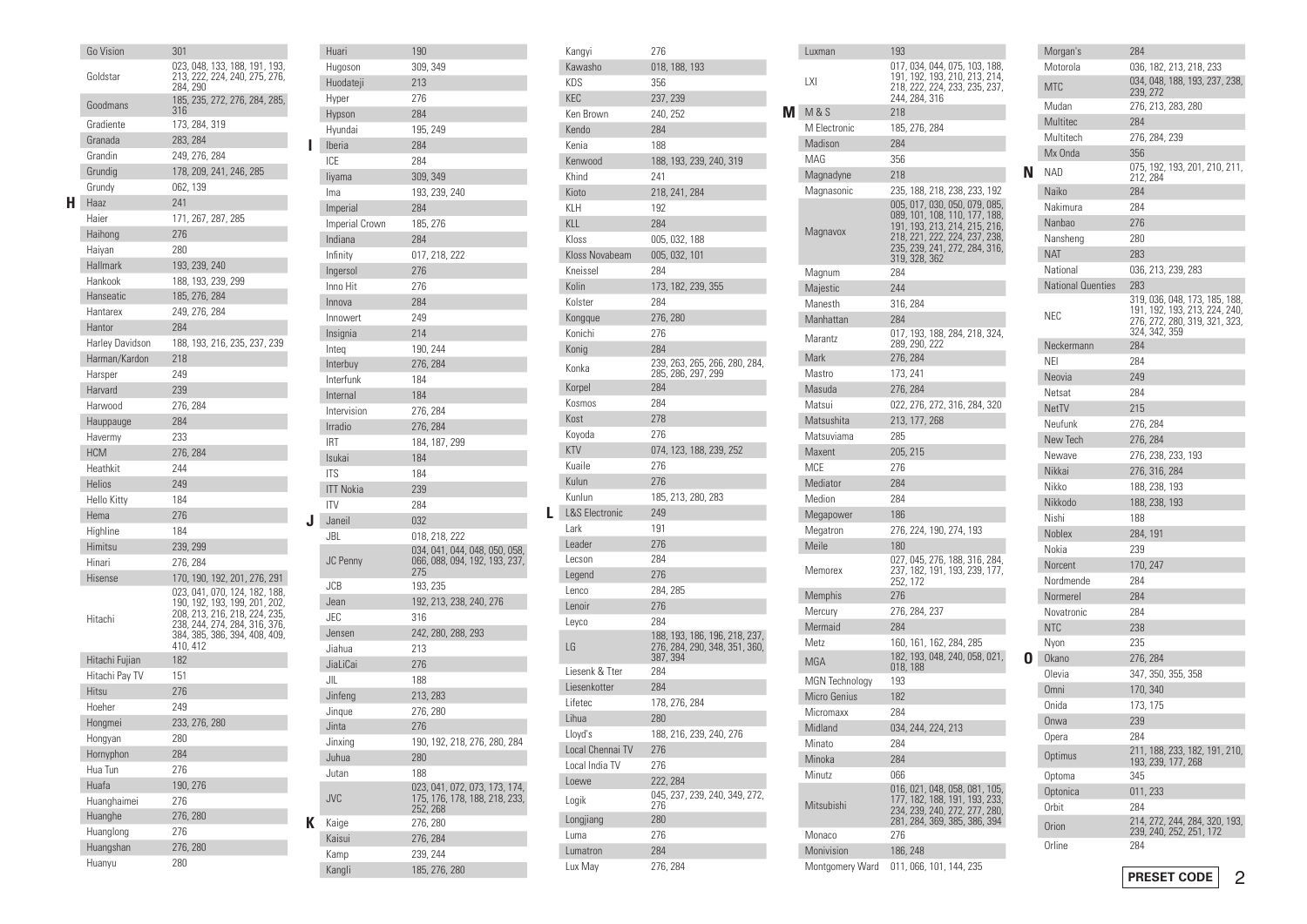|   | Osaki        | 284                                                                                                                                          |
|---|--------------|----------------------------------------------------------------------------------------------------------------------------------------------|
|   | Osio         | 284                                                                                                                                          |
|   | Osume        | 284                                                                                                                                          |
|   | Otic         | 356                                                                                                                                          |
|   | Otto Versand | 284, 233, 283                                                                                                                                |
| Р | Pace         | 238                                                                                                                                          |
|   | Pacific      | 284, 209                                                                                                                                     |
|   | Packard Bell | 238, 291                                                                                                                                     |
|   | Palladium    | 284                                                                                                                                          |
|   | Palsonic     | 284, 216                                                                                                                                     |
|   | Panama       | 276, 284                                                                                                                                     |
|   | Panasonic    | 009, 017, 036, 177, 181, 188,<br>192, 213, 218, 222, 235, 240,<br>270, 271, 283, 284, 268, 180,<br>269, 311, 316, 376, 384, 385              |
|   | Panavision   | 284                                                                                                                                          |
|   | Panda        | 276, 213, 283, 241, 280                                                                                                                      |
|   | Pausa        | 276                                                                                                                                          |
|   | Paxonic      | 188, 237                                                                                                                                     |
|   | <b>PCE</b>   | 237, 192                                                                                                                                     |
|   | Penney       | 235, 188, 316, 284, 224, 213,<br>237, 192, 193, 177, 228                                                                                     |
|   | Perdio       | 284                                                                                                                                          |
|   | Perfekt      | 284                                                                                                                                          |
|   | Petters      | 357                                                                                                                                          |
|   | Philco       | 005, 023, 030, 036, 079, 050,<br>085, 089, 101, 172, 184, 187,<br>188, 190, 284, 218, 238, 239,<br>252, 193, 299                             |
|   | Philips      | 005, 017, 023, 030, 036, 050,<br>087, 088, 089, 101, 188, 193,<br>205, 213, 214, 217, 218, 221,<br>222, 223, 235, 238, 244, 276,<br>284, 290 |
|   | Phoenix      | 284                                                                                                                                          |
|   | Phonola      | 284                                                                                                                                          |
|   | Pilot        | 272, 288, 213, 237, 193, 241                                                                                                                 |
|   | Pioneer      | 124, 142, 370, 415, 416, 272,<br>284, 319, 218, 211, 212, 310                                                                                |
|   | Plantron     | 276, 284                                                                                                                                     |
|   | Playsonic    | 284                                                                                                                                          |
|   | Polaroid     | 258, 249, 278, 291, 279, 353,<br>354, 292, 356, 357                                                                                          |
|   | Poppy        | 276                                                                                                                                          |
|   | Portland     | 238, 184                                                                                                                                     |
|   | Powerpoint   | 284                                                                                                                                          |
|   | Precision    | 320, 239, 240                                                                                                                                |
|   | Premier      | 276                                                                                                                                          |
|   | Price Club   | 237                                                                                                                                          |
|   | Prima        | 276, 242, 287, 288, 280, 293                                                                                                                 |
|   | Princeton    | 186, 325                                                                                                                                     |
|   | Prism        | 213, 177                                                                                                                                     |
|   | Profex       | 276                                                                                                                                          |
|   | Profi        | 276                                                                                                                                          |
|   | Profitronic  | 284                                                                                                                                          |
|   | Proline      | 284                                                                                                                                          |
|   | Proscan      | 034, 044, 224, 282, 228, 229,<br>231                                                                                                         |
|   |              |                                                                                                                                              |

|    | Prosco            | 192                                                                                                                                                                           |
|----|-------------------|-------------------------------------------------------------------------------------------------------------------------------------------------------------------------------|
|    | Prosonic          | 284                                                                                                                                                                           |
|    | Protec            | 276, 284                                                                                                                                                                      |
|    | Protech           | 276, 284                                                                                                                                                                      |
|    | Proton            | 185, 023, 092, 276, 188, 193,<br>282                                                                                                                                          |
|    | Proview           | 356                                                                                                                                                                           |
|    | ProVision         | 284                                                                                                                                                                           |
|    | Pulsar            | 149, 244, 238, 193                                                                                                                                                            |
|    | Pye               | 284                                                                                                                                                                           |
|    | Pymi              | 276                                                                                                                                                                           |
| Q. | Qingdao           | 213, 283, 280                                                                                                                                                                 |
|    | Quadral           | 213                                                                                                                                                                           |
|    | Quartz            | 182, 193                                                                                                                                                                      |
|    | Quasar            | 036, 213, 074, 276, 316, 177,<br>268, 249                                                                                                                                     |
|    | Quelle            | 272, 284                                                                                                                                                                      |
| R  | Rabbit            | 224                                                                                                                                                                           |
|    | Radio Shack       | 011,044                                                                                                                                                                       |
|    | Radiola           | 284                                                                                                                                                                           |
|    | Radiomarelli      | 284                                                                                                                                                                           |
|    | <b>RadioShack</b> | 188, 284, 224, 182, 191, 193,<br>239, 216                                                                                                                                     |
|    | Radiotone         | 276, 284                                                                                                                                                                      |
|    | <b>RCA</b>        | 034, 044, 130, 151, 152, 185,<br>188, 189, 193, 211, 222, 213,<br>218, 224, 225, 226, 227, 228,<br>229, 230, 231, 232, 233, 235,<br>237, 238, 234, 302, 312                   |
|    | Realistic         | 011, 181, 224, 182, 191, 193,                                                                                                                                                 |
|    |                   | 239                                                                                                                                                                           |
|    | Recor             | 284                                                                                                                                                                           |
|    | Rectiligne        | 284                                                                                                                                                                           |
|    | Redstar           | 284                                                                                                                                                                           |
|    | Reflex            | 284                                                                                                                                                                           |
|    | Relisys           | 249                                                                                                                                                                           |
|    | Remotec           | 284, 233, 190, 214, 177                                                                                                                                                       |
|    | Revox             | 284                                                                                                                                                                           |
|    | <b>RFT</b>        | 284                                                                                                                                                                           |
|    | R-Line            | 284                                                                                                                                                                           |
|    | Roadstar          | 276, 284                                                                                                                                                                      |
|    | Rowa              | 276, 284, 285, 176, 280                                                                                                                                                       |
|    | Runco             | 244, 288, 237, 321, 323                                                                                                                                                       |
|    | Ruyi              | 280                                                                                                                                                                           |
| S  | Saba              | 177                                                                                                                                                                           |
|    | Saige             | 276, 280                                                                                                                                                                      |
|    | Saisho            | 027, 276, 272, 320                                                                                                                                                            |
|    | Saivod            | 284                                                                                                                                                                           |
|    | Sampo             | 276, 188, 224, 238, 233, 191,<br>214, 193, 268, 186, 215, 205                                                                                                                 |
|    | Samsung           | 034, 094, 053, 188, 189, 191,<br>192, 193, 218, 222, 224, 233,<br>237, 238, 240, 243, 244, 253,<br>254, 257, 260, 276, 280, 283,<br>284, 285, 300, 308, 316, 318,<br>382, 401 |
|    | Sanky             | 188, 237                                                                                                                                                                      |

| Sansui          | 251, 188, 284, 237, 252, 241,<br>216, 172, 209                                                                                                    |
|-----------------|---------------------------------------------------------------------------------------------------------------------------------------------------|
| Santon          | 276                                                                                                                                               |
| Sanyo           | 013, 021, 081, 096, 190, 191,<br>192, 214, 215, 218, 224, 235,<br>239, 245, 252, 276, 272, 284,<br>290, 319, 324, 327, 346, 384,<br>392, 393, 404 |
| Sanyong         | 284                                                                                                                                               |
| Sanyuan         | 276, 233, 280                                                                                                                                     |
| Saville         | 237                                                                                                                                               |
| <b>SBR</b>      | 222, 284                                                                                                                                          |
| Sceptre         | 349                                                                                                                                               |
| Schneider       | 222, 284, 216                                                                                                                                     |
| Scotch          | 193                                                                                                                                               |
| Scott           | 062, 188, 320, 193, 239, 240                                                                                                                      |
| Sears           | 021, 023, 034, 041, 062, 073,<br>075, 173, 188, 191, 192, 193,<br>210, 213, 218, 214, 216, 224,<br>233, 235, 237, 240, 244, 284,<br>316, 327      |
| <b>SEG</b>      | 276, 284                                                                                                                                          |
| SEI             | 284, 320                                                                                                                                          |
| Sei-Sinudyne    | 284                                                                                                                                               |
| Semivox         | 239, 240, 252                                                                                                                                     |
| Semp            | 192, 203                                                                                                                                          |
| Sencora         | 276                                                                                                                                               |
| Sentra          | 316                                                                                                                                               |
| Serie Dorada    | 188, 192, 193, 239                                                                                                                                |
| Serino          | 233                                                                                                                                               |
| Shancha         | 280                                                                                                                                               |
| Shanghai        | 276, 283, 280                                                                                                                                     |
| Shaofeng        | 190, 280                                                                                                                                          |
| Sharp           | 011, 013, 026, 099, 104, 173,<br>188, 218, 233, 234, 239, 268,<br>372, 373, 276, 294, 295, 296,<br>297, 298, 398, 402, 403                        |
| Shen Ying       | 276, 238                                                                                                                                          |
| Shencai         | 276, 190                                                                                                                                          |
| Sheng Chia      | 276, 233, 240                                                                                                                                     |
| Shenyang        | 276, 280                                                                                                                                          |
| Sherwood        | 276                                                                                                                                               |
| Shintoshi       | 284                                                                                                                                               |
| Shivaki         | 284, 193                                                                                                                                          |
| Show            | 276                                                                                                                                               |
| Siam            | 284                                                                                                                                               |
| Siemens         | 013, 284, 190                                                                                                                                     |
| Siera           | 284                                                                                                                                               |
| Signature       | 045, 144, 188, 224, 233                                                                                                                           |
| Signet          | 278                                                                                                                                               |
| Silva           | 284                                                                                                                                               |
| Silva Schneider | 284                                                                                                                                               |
| Silvano         | 285                                                                                                                                               |
| Simpson         | 050, 272, 188, 193                                                                                                                                |
| Singer          | 276, 284, 273, 238                                                                                                                                |
| Sinudyne        | 284, 320                                                                                                                                          |
| <b>SKY</b>      | 284                                                                                                                                               |

| Skygiant                 | 239                                                                                                              |
|--------------------------|------------------------------------------------------------------------------------------------------------------|
|                          | 284                                                                                                              |
| Sky-North                |                                                                                                                  |
| Skyworth                 | 276, 284, 170, 280                                                                                               |
| Sliding                  | 249                                                                                                              |
| Soemtron                 | 249                                                                                                              |
| Solar Drape              | 235                                                                                                              |
| Solavox                  | 284                                                                                                              |
| Sole                     | 329                                                                                                              |
| Songba                   | 276                                                                                                              |
| Soniko                   | 284                                                                                                              |
| Sonneclair               | 284                                                                                                              |
| Sonoko                   | 276, 284                                                                                                         |
| Sontec                   | 276, 284                                                                                                         |
| Sony                     | 173, 182, 191, 193, 216, 235, 236, 244, 263, 268, 272, 284, 274, 375, 399, 405, 406,<br>407, 368, 366            |
| Soundesign               | 030, 050, 062, 193, 239                                                                                          |
| Soundwave                | 284                                                                                                              |
| Sova                     | 364                                                                                                              |
| Sowa                     | 213, 237, 238, 192, 193, 283                                                                                     |
| Spectra                  | 276                                                                                                              |
| Spectravision            | 192, 193                                                                                                         |
| Spectricon               | 276                                                                                                              |
| Spectroniq               | 356                                                                                                              |
| Squareview               | 214                                                                                                              |
| <b>SR2000</b>            | 191                                                                                                              |
| Ssangyong                | 214                                                                                                              |
| SSS                      | 276                                                                                                              |
| Staksonic                | 239                                                                                                              |
| Standard                 | 276                                                                                                              |
| Standard<br>Component    | 276                                                                                                              |
| <b>Starlite</b>          | 276, 284, 239, 240                                                                                               |
| Strato                   | 276, 284                                                                                                         |
| <b>Studio Experience</b> | 248                                                                                                              |
| Sunkai                   | 249                                                                                                              |
| Sunstar                  |                                                                                                                  |
|                          | 276, 284                                                                                                         |
| Sunwood                  | 284                                                                                                              |
| Superscan                | 233, 337, 362                                                                                                    |
| Supersonic               | 276                                                                                                              |
| <b>SuperTech</b>         | 276, 284                                                                                                         |
| Supra                    | 276, 193                                                                                                         |
| Supre-Macy               | 032                                                                                                              |
| Supreme                  | 235, 193                                                                                                         |
| Sutron                   | 276                                                                                                              |
| SV2000                   | 218                                                                                                              |
| <b>SVA</b>               | 285, 170, 267, 249, 338, 339,<br>340                                                                             |
| Sylvania                 | 005, 017, 023, 030, 079, 085,<br>089, 101, 188, 191, 193, 213,<br>214, 216, 218, 224, 235, 238,<br>284, 291, 362 |
| Symphonic                | 148, 235, 214, 193, 239, 216,                                                                                    |
|                          | 362                                                                                                              |
| Synco                    | 235, 237, 238, 233, 193, 184                                                                                     |

l.

| Syntax           | 347, 350, 355                                                              |
|------------------|----------------------------------------------------------------------------|
| Sysline          | 284                                                                        |
| Tacico           | 276, 238, 193                                                              |
| Tai Yi           | 276                                                                        |
| Taishan          | 276, 280                                                                   |
| Talent           | 193                                                                        |
| Tandy            | 233                                                                        |
| Tashiko          | 238, 319, 268                                                              |
| Tatung           | 036, 124, 235, 276, 272, 284,<br>213, 218, 237, 191, 192, 201,<br>221, 205 |
| TCL              | 241                                                                        |
| Teac             | 276, 284, 191, 319, 214, 193,<br>296, 241, 215, 216                        |
| Tec              | 276, 284                                                                   |
| <b>Tech Line</b> | 284                                                                        |
| Technics         | 213, 218, 283, 177, 268                                                    |
| Technovox        | 188                                                                        |
| Techview         | 335                                                                        |
| Techwood         | 213, 237, 177                                                              |
| Teco             | 276, 213, 238, 233, 193                                                    |
| Tedelex          | 276                                                                        |
| Teiron           | 276                                                                        |
| Teknika          | 030, 032, 034, 041, 144, 156,<br>218, 237, 238, 182, 193, 239,<br>252      |
| Telecolor        | 244                                                                        |
| Telecor          | 284                                                                        |
| Telefunken       | 284, 285, 253                                                              |
| Telefusion       | 284                                                                        |
| Telegazi         | 284                                                                        |
| Telemeister      | 284                                                                        |
| Telesonic        | 284                                                                        |
| Telestar         | 276, 284                                                                   |
| Teletech         | 276, 284                                                                   |
| Teleview         | 284                                                                        |
| Tempest          | 276                                                                        |
| Tennessee        | 284                                                                        |
| Tensai           | 276, 284                                                                   |
| Tenson           | 276                                                                        |
| Tera             | 185, 188, 238, 282                                                         |
| Tevion           | 284, 194, 356                                                              |
| Texet            | 276                                                                        |
| ThemeScene       | 345                                                                        |
| Thomas           | 224, 193, 216                                                              |
| Thomson          | 165, 166, 284, 224, 229                                                    |
| Thorn            | 316, 284                                                                   |
| Tiane            | 233, 280                                                                   |
| TMK              | 320, 193, 239, 240                                                         |
| <b>TNCi</b>      | 244                                                                        |
| Tobo             | 276, 170                                                                   |
| Tocom            | 192                                                                        |
| Tokai            | 276, 284                                                                   |
| Tokyo            | 316                                                                        |
| Tongtel          | 285                                                                        |
|                  |                                                                            |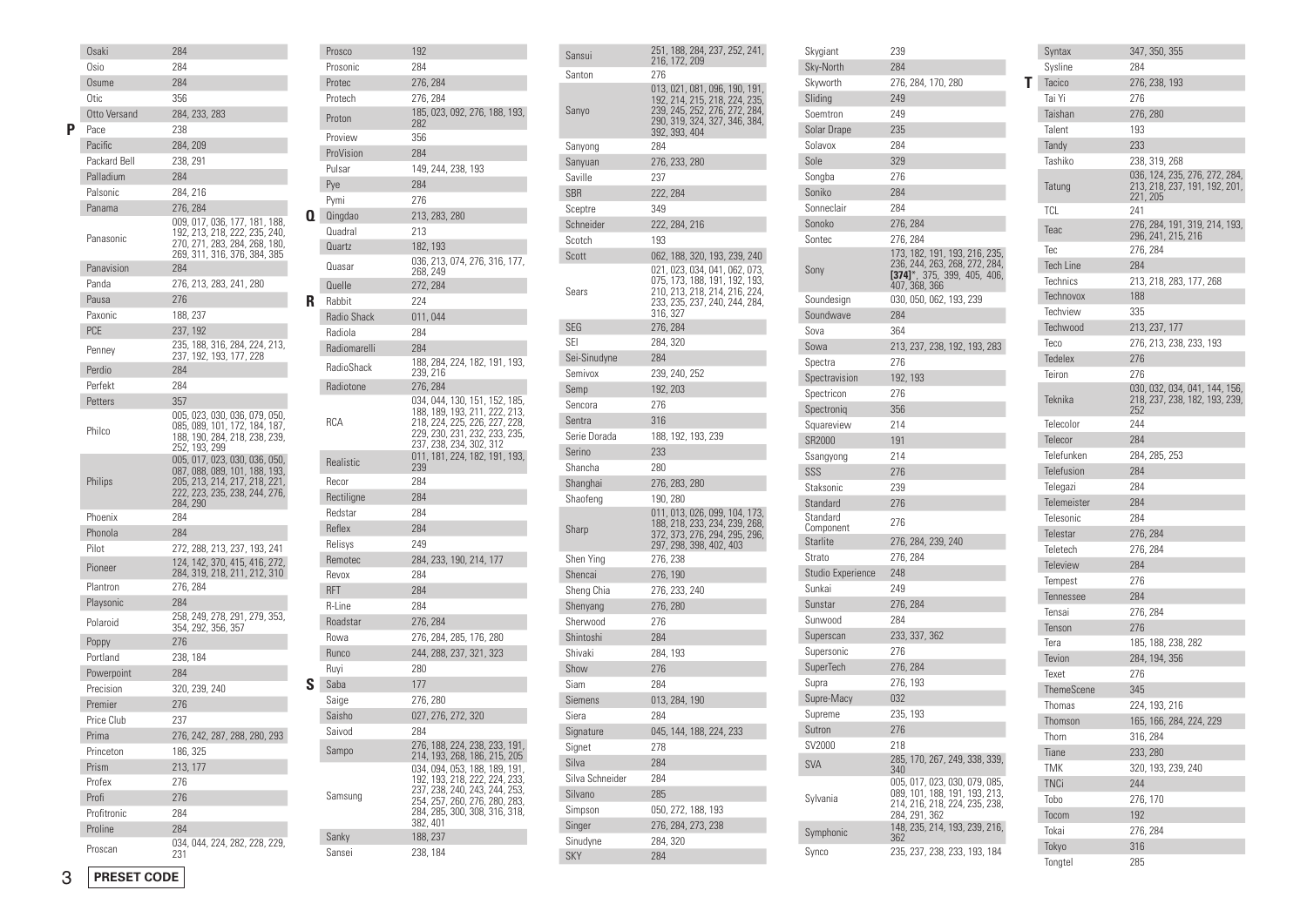|   | Tophouse                | 239, 246                                                       |
|---|-------------------------|----------------------------------------------------------------|
|   |                         | 034, 075, 094, 041, 182, 190,<br>191, 192, 199, 201, 202, 203, |
|   | Toshiba                 | 204, 207, 209, 210, 237, 233,                                  |
|   |                         | 268, 276, 272, 316, 330, 334,                                  |
|   |                         | 351, 359, 365, 371, 390, 391                                   |
|   | Totevision              | 213                                                            |
|   | Toyoda                  | 276                                                            |
|   | Toyomenka               | 193                                                            |
|   | <b>Trans Continens</b>  | 284                                                            |
|   | <b>TRANS-continents</b> | 249                                                            |
|   | Transonic               | 276, 284, 285                                                  |
|   | Trio                    | 356                                                            |
|   | Triumph                 | 284, 320                                                       |
|   | Truetone                | 213, 177                                                       |
|   | Tuntex                  | 276, 188, 238                                                  |
| U | <b>TVS</b>              | 252                                                            |
|   | Uher<br>Ultra           | 284<br>238                                                     |
|   |                         | 284                                                            |
|   | Ultravox                | 284                                                            |
|   | Unic Line<br>United     |                                                                |
|   | Universal               | 284, 285<br>066, 088, 284, 224                                 |
|   | Universum               | 276, 272, 284, 319, 320                                        |
|   | <b>Univox</b>           | 284                                                            |
|   | V                       | 337, 343, 215, 205                                             |
|   | V <sub>2</sub> max      | 249                                                            |
|   | V7 Videoseven           | 349, 215                                                       |
|   | Vector Research         | 188                                                            |
|   | Vestel                  | 284                                                            |
|   | Vexa                    | 276, 284                                                       |
|   | Victor                  | 173, 177, 268                                                  |
|   | <b>Video Concepts</b>   | 016                                                            |
|   | Videocon                | 284                                                            |
|   | Videomac                | 276                                                            |
|   | VideoSystem             | 284                                                            |
|   | Vidikron                | 218                                                            |
|   | Vidtech                 | 193                                                            |
|   | Viewsonic               | 336, 337, 343, 215                                             |
|   | Viking                  | 032, 237                                                       |
|   | Vision                  | 284                                                            |
|   | Vizio                   | 337, 343, 215, 205, 360                                        |
|   | <b>Vortec</b>           | 284                                                            |
|   | Voxson                  | 284, 193                                                       |
|   | Waltham                 | 284                                                            |
|   |                         | 005, 011, 045, 030, 085, 088,                                  |
|   | Wards                   | 089, 101, 102, 148, 188, 191,<br>192, 193, 201, 210, 212, 213, |
|   |                         | 218, 224, 226, 228, 233, 235,<br>237, 239, 240, 244, 274, 284, |
|   |                         | 316                                                            |
|   | Warumaia                | 185                                                            |
|   | Watson                  | 276, 284                                                       |
|   | Waycon                  | 192                                                            |
|   | Wega                    | 284                                                            |
|   | Wegavox                 | 276                                                            |

|    | Weipai                    | 276                                                            | G   |
|----|---------------------------|----------------------------------------------------------------|-----|
|    | Welton                    | 193                                                            |     |
|    | Westinghouse              | 235, 184, 343, 250, 309, 367                                   |     |
|    | Wharfedale                | 284                                                            |     |
|    | White                     | 284, 240, 184, 252, 258, 250                                   |     |
|    | Westinghouse<br>World     | 239, 240, 184, 252                                             |     |
|    | World-of-Vision           | 249, 309, 349                                                  |     |
| X. | Xenius                    | 185                                                            | н   |
|    | Xiahua                    | 176, 280                                                       | ı   |
|    | Xianghai                  | 276                                                            |     |
|    | Xiangyu                   | 276                                                            | J   |
|    | Xihu                      | 280                                                            | к   |
|    | Xingfu                    | 276                                                            |     |
|    | Xoro                      | 049                                                            |     |
|    | XR-1000                   | 191, 214, 239                                                  |     |
|    | Xrypton                   | 284                                                            | L   |
|    | Yamaha                    | 188, 268, 326, 331, 332                                        |     |
|    | Yamishi                   | 284                                                            | М   |
|    | Yapshe                    | 177                                                            |     |
|    | Yingge                    | 276                                                            |     |
|    | Yokan                     | 284                                                            |     |
|    | Yoko                      | 276, 284                                                       |     |
|    | Yonggu                    | 276                                                            |     |
|    | Yorx                      | 188                                                            |     |
|    | Youlanasi                 | 208                                                            | N   |
|    | Yousida                   | 276                                                            | 0   |
|    | Yuhang                    | 276                                                            | Ρ   |
|    |                           | 140, 144, 149, 235, 244, 188,<br>284, 224, 238, 233, 190, 214, |     |
| Z  | <b>Zenith</b>             | 193, 252, 254, 199, 351, 216,                                  |     |
|    | ZhuHai                    | 172<br>276                                                     |     |
|    | Zonda                     | 276                                                            |     |
|    |                           |                                                                |     |
|    |                           |                                                                |     |
|    | <b>DEVICE SELECT: DVD</b> |                                                                |     |
|    |                           |                                                                | R   |
|    | DVD<br><u>Player</u>      |                                                                |     |
|    | Aiwa                      |                                                                |     |
| A  | Alba                      | 002,009                                                        |     |
|    | Apex Digital              | 017,040<br>002,040                                             |     |
| B  | Blaupunkt                 | 040                                                            |     |
|    | Bush                      | 040                                                            | S l |
| C  | Clatronic                 | 015                                                            |     |
|    | Creative                  | 001, 017                                                       |     |
| D  | <b>Daewoo</b>             | 023, 114                                                       |     |
|    | Denon                     | $[111]$ *, 112, 113, 114                                       |     |
|    | Dual                      | 015                                                            |     |
| Ε  | Emerson                   | 015,046                                                        |     |
|    | <b>Entivo</b>             | 001 017                                                        |     |

046

023

015

 $F$  Finlux

Firstline

Funai

|    | G Gateway               | 042, 043, 044, 045      |
|----|-------------------------|-------------------------|
|    | GE                      | 038,040                 |
|    | <b>General Electric</b> | 038,040                 |
|    | Go Video<br>Goldstar    | 010, 023, 040           |
|    | Gradiente               | 023,046<br>114          |
|    | Grundig                 | 017                     |
| н. | <b>HITACHI</b>          | 010                     |
| L  | Integra                 | 001                     |
|    | Irradio                 | 023                     |
| J  | <b>JVC</b>              | 001, 006, 011, 017      |
|    | <b>K</b> Kenwood        | 114                     |
|    | <b>KLH</b>              | 040                     |
|    | Kloss                   | 002                     |
| L  | Konka<br>LG             | 012, 013<br>023, 046    |
|    | Luxman                  | 010                     |
| M  | Magnasonic              | 015                     |
|    | Magnavox                | 001, 015, 017           |
|    | <b>Marantz</b>          | 001, 015, 017           |
|    | Metz                    | 003,008                 |
|    | Micromedia              | 001, 017                |
|    | Mitsubishi              | 004,033                 |
| N  | <b>NEC</b>              | 023                     |
| 0  | Optimus                 | 003,008                 |
| Ρ  | Panasonic               | 001, 008, 114           |
|    | Panda                   | 040                     |
|    | Philco                  | 015                     |
|    | Philips                 | 001, 005, 015, 016, 017 |
|    | Pioneer                 | 003, 008, 114           |
|    | Pye                     | 017,023                 |
| R  | RadioShack              | 008                     |
|    | <b>RCA</b>              | 008, 038, 040           |
|    | Realistic               | 008                     |
|    | Rotel                   | 006, 011                |
|    | Rowa                    | 040                     |
| S  | Samsung                 | 010, 114                |
|    | Sanyo                   | 015, 018, 037           |
|    | Schneider               | 017, 023                |
|    | Sharp                   | 015                     |
|    | Sherwood                | 040                     |
|    | Sonic Blue              | 010, 023                |
|    | <b>SONY</b>             | 002, 010, 019           |
|    | <b>SVA</b>              | 040                     |
|    | Sylvania                | 015                     |

|    | Symphonic        | 015                                                                                 | O      |
|----|------------------|-------------------------------------------------------------------------------------|--------|
| Т  | Teac             | 008, 015, 040                                                                       | Р      |
|    | Technics         | 114                                                                                 |        |
|    | Thomson          | 038                                                                                 | R      |
|    | Toshiba          | 001, 010, 017, 021                                                                  | S      |
| UΙ | United           | 015                                                                                 |        |
|    | Universum        | 023, 046                                                                            |        |
| Υ  | Yamaha           | 016, 017, 114                                                                       | Τ      |
| Z  | Zenith           | 001, 023, 046                                                                       | Y      |
|    |                  |                                                                                     |        |
| CD | <b>Player</b>    |                                                                                     |        |
| A  | Aiwa             | 150, 201, 235, 243                                                                  | I      |
| B  | <b>Burmester</b> | 151                                                                                 |        |
|    | Burmster         | 202                                                                                 | Π      |
| C  | Carvery          | 150, 202, 203, 235<br>167, 189, 190, 191, 192, 222,                                 | Α      |
| D  | Denon            | 234, 244                                                                            |        |
| Е  | Emerson          | 204, 205, 206, 207                                                                  | F      |
| F  | Fisher           | 155, 203, 208, 209, 210                                                             | Н      |
| J  | <b>JVC</b>       | 158, 173, 218, 219                                                                  | J      |
| К  | Kenwood          | 155, 162, 163, 164, 165, 166,<br>167, 168, 211, 212, 213, 214,<br>217               | N<br>P |
| М  | Magnavox         | 150, 156, 206, 215, 235                                                             |        |
|    | Marantz          | 150, 152, 153, 156, 163, 170,<br>216, 228, 235                                      | S      |
|    | <b>MCS</b>       | 163, 216, 224                                                                       |        |
| O  | Onkyo            | 159, 177, 178, 179, 180, 181,                                                       | Τ      |
|    | Optimus          | 182, 183, 184, 185, 225, 227<br>151, 155, 158, 165, 172, 217,<br>220, 221, 223, 226 | V<br>γ |
| P  | Philips          | 167, 214, 232, 233, 235                                                             |        |
|    | Pioneer          | 158, 159, 160, 161,<br>206,<br>226, 230                                             |        |
| S  | Sears            | 206                                                                                 | Ī      |
|    | Sony             | 154, 155, 174, 175,<br>176.<br>223, 231                                             |        |
| Τ  | Teac             | 152, 153, 154, 202, 209, 228                                                        |        |
|    | <b>Technics</b>  | 163, 171, 216, 229, 236                                                             | l      |
| w  | Wards            | 155, 158, 172, 186,<br>150.<br>235, 237                                             |        |
| Υ  | Yamaha           | 154, 158, 164, 177, 187, 188,<br>238, 239, 240, 241                                 |        |

Z Zenith

# **DEVICE SELECT: HDP**

242

|   | <b>Blu-Ray Disc Player</b> |                              |
|---|----------------------------|------------------------------|
| D | Denon                      | 038, 039, [111]*             |
| Н | Hitachi                    | 034, 035, 036                |
|   | Integra                    | 012                          |
| J | <b>JVC</b>                 | 013, 014, 016, 017, 018, 019 |
|   | l G                        | 010                          |
| М | <b>Marantz</b>             | 025, 026                     |
|   | Mitsubishi                 | 023, 024                     |
|   |                            |                              |

|   | Onkyo      | 011,012                              |
|---|------------|--------------------------------------|
|   | Panasonic  | 001.002.003.040.041                  |
|   | Philips    | 004                                  |
|   | Pioneer    | 005, 037                             |
|   | <b>RCA</b> | 011                                  |
| ς | Samsung    | 006                                  |
|   | Sharp      | 031, 032, 033, 027, 028, 029,<br>030 |
|   | Sony       | 007, 008, 009, 015                   |
|   | Toshiba    | 011                                  |
|   | Yamaha     | 020, 021, 022                        |

# **DEVICE SELECT : DVR**

|    | <b>Digital Video Recorder</b> |                              |
|----|-------------------------------|------------------------------|
| Δ  | AI CO                         | 011                          |
|    | ATI <sub>M</sub>              | 010                          |
| F  | Funai                         | 035                          |
| н  | Hitachi                       | 031, 032, 033, 034, 036, 037 |
| J  | JVC.                          | $[001]$ *, 002, 003, 004     |
| VI | Mitsubishi                    | 038,039                      |
| P  | Panasonic                     | 036, 037                     |
|    | Pioneer                       | 027, 028, 029, 030           |
| S  | <b>SANYO</b>                  | 009                          |
|    | Sharp                         | 040, 041                     |
|    | SONY                          | 012, 023, 024, 025, 026      |
| Т  | <b>TOSHIBA</b>                | 006, 007, 008, 042, 043      |
| V  | Victor                        | 020, 021, 022, 040, 041      |
| γ  | YAMAHA                        | 005                          |

# **DEVICE SELECT : VCR**

|    | <b>Video Cassette Recorder</b> |                                           |
|----|--------------------------------|-------------------------------------------|
| Δ  | Admiral                        | 081                                       |
|    | Aiko                           | 095                                       |
|    | Aiwa                           | 009, 026, 027, 070, 072, 082,<br>083, 084 |
|    | Alba                           | 055                                       |
|    | Amstrad                        | 009                                       |
|    | <b>ASA</b>                     | 042                                       |
|    | Asha                           | 087                                       |
|    | Audio Dynamic                  | 005, 085                                  |
|    | Audiovox                       | 088                                       |
| R  | <b>Beaumark</b>                | 087                                       |
|    | <b>Broksonic</b>               | 086,093                                   |
| ſ. | Calix                          | 088                                       |
|    | Candle                         | 006, 087, 088, 089, 090                   |
|    | Canon                          | 049, 057                                  |
|    | Capehart                       | 025, 055, 056, 071                        |